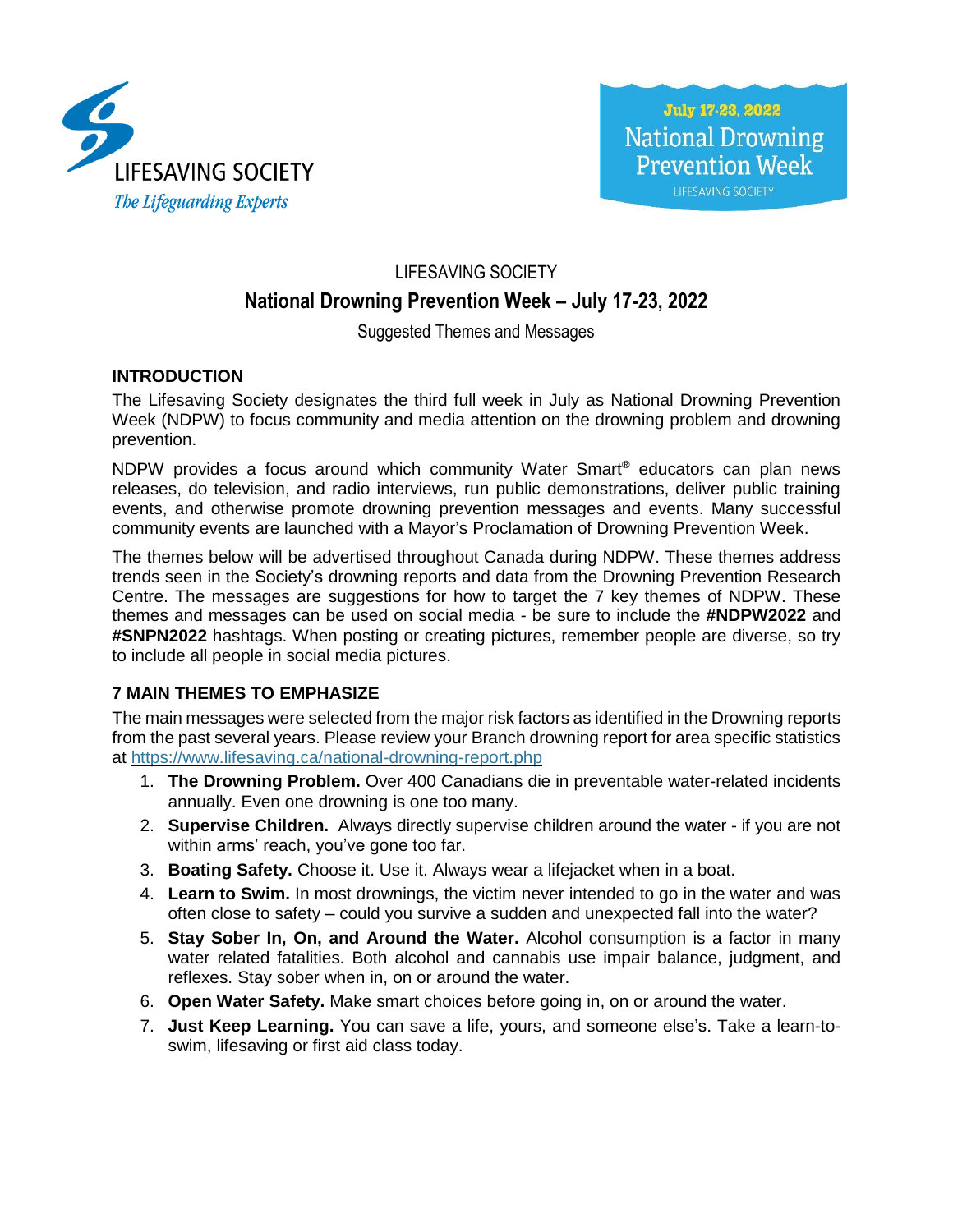# **THEME 1 - SUNDAY: INTRODUCTION TO NDPW & THE DROWNING PROBLEM**

| <b>Purpose</b>                                                                                                                                                                                                                                                                                                                                                | <b>Key Messages</b>                                                                                                                                                                                                                                                                                                                                                                                                                                                                                                                                                                                                                                                                                                                                                                                                                                                                                                                                                                         | <b>Suggested Activities &amp; Resources</b>                                                                                                                                                                                                                                                                                                                                                                                                                                            | <b>Suggested Social Media Ideas</b>                                                                                                                                                                                                                                                                                                                                                           |
|---------------------------------------------------------------------------------------------------------------------------------------------------------------------------------------------------------------------------------------------------------------------------------------------------------------------------------------------------------------|---------------------------------------------------------------------------------------------------------------------------------------------------------------------------------------------------------------------------------------------------------------------------------------------------------------------------------------------------------------------------------------------------------------------------------------------------------------------------------------------------------------------------------------------------------------------------------------------------------------------------------------------------------------------------------------------------------------------------------------------------------------------------------------------------------------------------------------------------------------------------------------------------------------------------------------------------------------------------------------------|----------------------------------------------------------------------------------------------------------------------------------------------------------------------------------------------------------------------------------------------------------------------------------------------------------------------------------------------------------------------------------------------------------------------------------------------------------------------------------------|-----------------------------------------------------------------------------------------------------------------------------------------------------------------------------------------------------------------------------------------------------------------------------------------------------------------------------------------------------------------------------------------------|
| Present and highlight<br>National Drowning<br>Prevention Week.<br>Introduce the drowning<br>problem in a Canadian<br>context (reference the<br>current Canadian<br>Drowning Report for<br>statistics).<br>Introduce the drowning<br>problem in a local<br>context (reference the<br>current provincial and<br>territorial Drowning<br>Reports for statistics) | What<br>• National Drowning Prevention Week (NDPW) is the<br>Lifesaving Society's annual drowning prevention<br>awareness event.<br>When<br>• The Lifesaving Society's NDPW takes place July<br>17-23, 2022.<br>Who is at risk – the statistics<br>• With over 400 Canadians drowning in preventable<br>water-related incidents annually, drowning is the<br>third leading cause of unintentional death among<br>Canadians under 60+ years of age. Even one<br>drowning is one too many.<br>• The age groups with the highest risk of drowning<br>are young adults 20-34 years of age, baby boomers<br>50-64 years of age and seniors over 65. Children<br>under the age of 5 are also at risk.<br>• Most commonly victims of drowning are male,<br>especially those between 20-34 years of age.<br>Study - Exploring a Hidden Epidemic: Drowning<br>Among Adults 65 years of age and older.<br>https://www.lifesavingsociety.com/media/351210/98<br>release-olderadultsatrisk-20210712.pdf | • Declare July 17-23, 2022 Drowning<br>Prevention Week in your community.<br>• Get a proclamation from your City<br>Councils/Mayor.<br>• Get in contact with local news and radio<br>to promote drowning prevention.<br>• Invite the media to your facility.<br>• Contact your Lifesaving Society branch<br>for a copy of a proclamation request<br>letter and a media release outline.<br>• Consideration to stories from family<br>members who have lost a loved one to<br>drowning. | #NDPW2022<br>#SNPN2022<br>#drowningispreventable<br>#drowningprevention<br>Send out tweets highlighting Provincial and/or<br>National statistics.<br>Post photos of people in front of a NDPW<br>banner.<br>Social media giveaway contest of Lifesaving<br>Society T-Shirt.<br>Post a picture of a dressed-up manikin on a<br>creative drowning prevention adventure for each<br>day of NDPW. |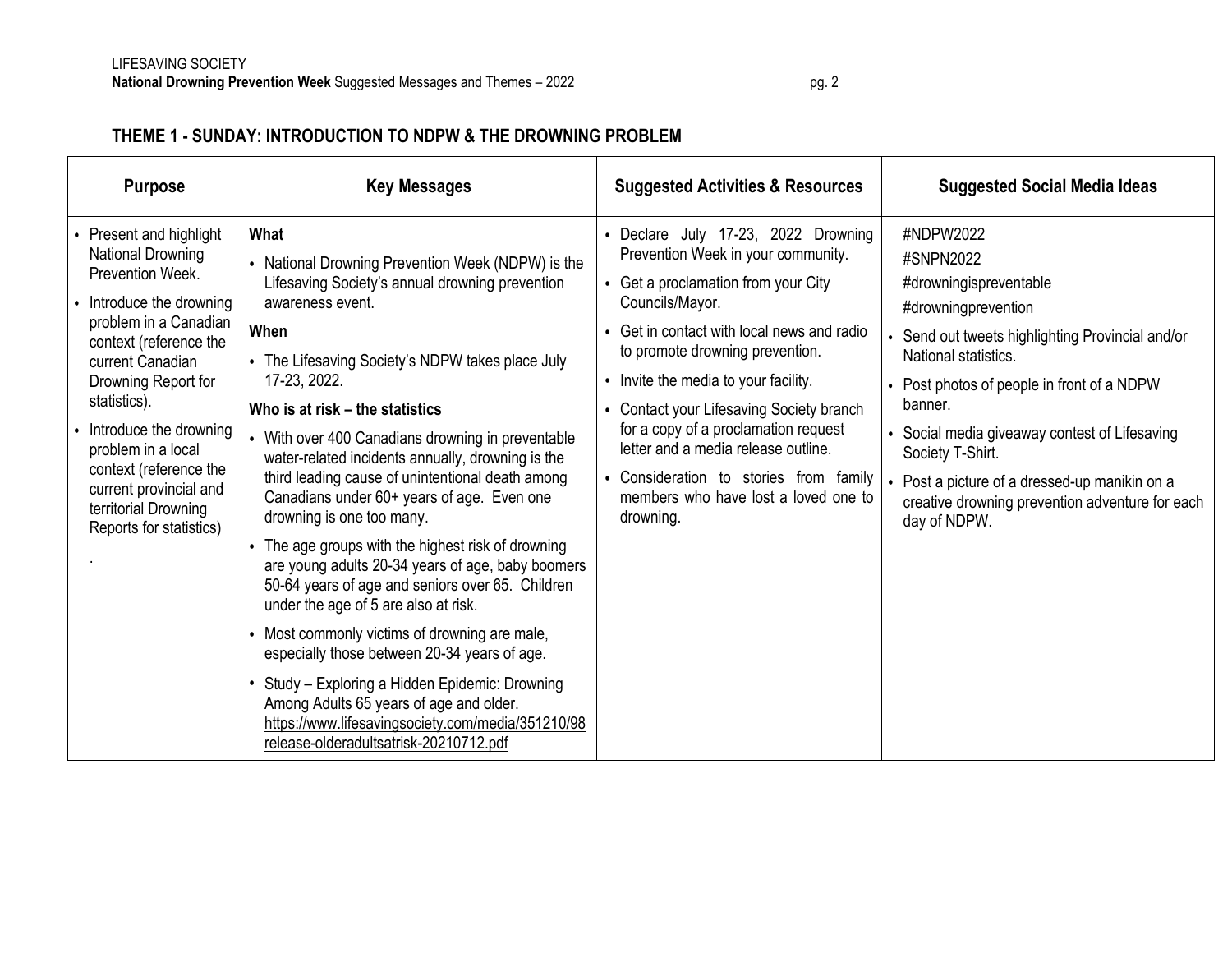# **THEME 2 - MONDAY: SUPERVISE CHILDREN**

| <b>Purpose</b>                                                                                                                                                 | <b>Key Messages</b>                                                                                                                                                                                                                                                                                                                                                                                                                                                                                                                                                                                                                                                                                                                                                                                                                                                                                                                                                                                                                                                                                                                                                                                                                                                                                                                                                                                                                                                                                                                                                                                                                                                                                                                                                                                                                                                                                                                                                                                                                                                                                                                                 | <b>Suggested</b><br>Action &<br><b>Activities</b>                                                                                                            | <b>Suggested Social Media Ideas</b>                                                                                                                                                                                                                                                                                                                                                                                                                                                                                                                                                                                                                                                                                                                                                             |
|----------------------------------------------------------------------------------------------------------------------------------------------------------------|-----------------------------------------------------------------------------------------------------------------------------------------------------------------------------------------------------------------------------------------------------------------------------------------------------------------------------------------------------------------------------------------------------------------------------------------------------------------------------------------------------------------------------------------------------------------------------------------------------------------------------------------------------------------------------------------------------------------------------------------------------------------------------------------------------------------------------------------------------------------------------------------------------------------------------------------------------------------------------------------------------------------------------------------------------------------------------------------------------------------------------------------------------------------------------------------------------------------------------------------------------------------------------------------------------------------------------------------------------------------------------------------------------------------------------------------------------------------------------------------------------------------------------------------------------------------------------------------------------------------------------------------------------------------------------------------------------------------------------------------------------------------------------------------------------------------------------------------------------------------------------------------------------------------------------------------------------------------------------------------------------------------------------------------------------------------------------------------------------------------------------------------------------|--------------------------------------------------------------------------------------------------------------------------------------------------------------|-------------------------------------------------------------------------------------------------------------------------------------------------------------------------------------------------------------------------------------------------------------------------------------------------------------------------------------------------------------------------------------------------------------------------------------------------------------------------------------------------------------------------------------------------------------------------------------------------------------------------------------------------------------------------------------------------------------------------------------------------------------------------------------------------|
| • Targeting<br>parents/caregiver<br>s of children<br>under the age of<br>5 years.<br>• Always directly<br>supervise children<br>in on and around<br>the water. | Don't wait until it appears on your News Feed!<br>• The majority of drownings in children under 5 years of age is due to a lack of supervision.<br>Drowning is fast and silent; often occurring in less than 30 seconds:<br>- It is critical that parents watch their children while they are in the water and not be distracted -<br>watch your children not your phone.<br>• Stay within arm's reach! Adults should always be within arm's reach of young children when in or<br>near the water.<br><b>Watch Me Not Your Phone</b><br>• Unattended toddlers are high risk because they are mobile, curious and require close and constant<br>supervision by an adult.<br>- Lifejackets and other flotation devices are a layer of protection, but do not replace adult supervision.<br>• Most of these children were alone and playing near water when they fell in and drowned.<br>Infants and young children under 5 years are especially at risk in the bathtub.<br>• In [province/territory], infants and young children represent $X$ % of bathtub drowning victims.<br>Children less than 5 years of age should always be watched during this daily activity. Leave your<br>phone or tablet out of the bathroom.<br><b>Backyard Pool Safety</b><br>• Discuss backyard pool safety.<br>• Each year, private backyard pools continue to be the primary setting where children 1-4 years of<br>age most often drown.<br>• Provide on guard and direct supervision by designating a responsible adult to be a 'backyard pool lifeguard'.<br>• Make sure water toys are stored away after the swim is over so that children are not encouraged to<br>return next to the pool.<br>It is important to ensure that your backyard pool is designed to be safe so that it is not accessible<br>to children. Control and restrict access to the water with multiple layers of protection such as self-<br>closing gates, fences, etc.<br>• Invite people to carry out a self-evaluation of their pool layout to ensure that it is safe. (Refer to<br>branch's website, i.e.: perfect swimming http://www.perfectswimming.com/en/self-evaluation-test). | • Contact your<br>local branch for<br>colouring<br>sheets for kids<br>• Provide a<br>backyard pool<br>safety checklist<br>• Host a family<br>swim safety day | #NDPW2022<br>#SNPN2022<br>#drowningispreventable<br>#drowningprevention<br>#withinarmsreach<br>Send out tweets highlighting<br>Provincial and/or National<br>statistics.<br>Watch me, not your phone<br>campaign materials.<br>Photos of caregivers/supervisors<br>within arm's reach of children.<br>Photo of a parent/caregiver on the<br>phone while children are swimming<br>(illustration in several<br>environments, i.e.: chalet, beach,<br>camping, pool)<br>Photo of a parent/caregiver<br>swimming with children while a<br>phone is on the table, appropriately<br>left behind.<br>• If relevant include backyard pool<br>safety tips<br>• Launch a social media giveaway<br>contest of 'On Guard cards' or<br>whistle. These items can be<br>purchased at<br>www.lifeguarddepot.com |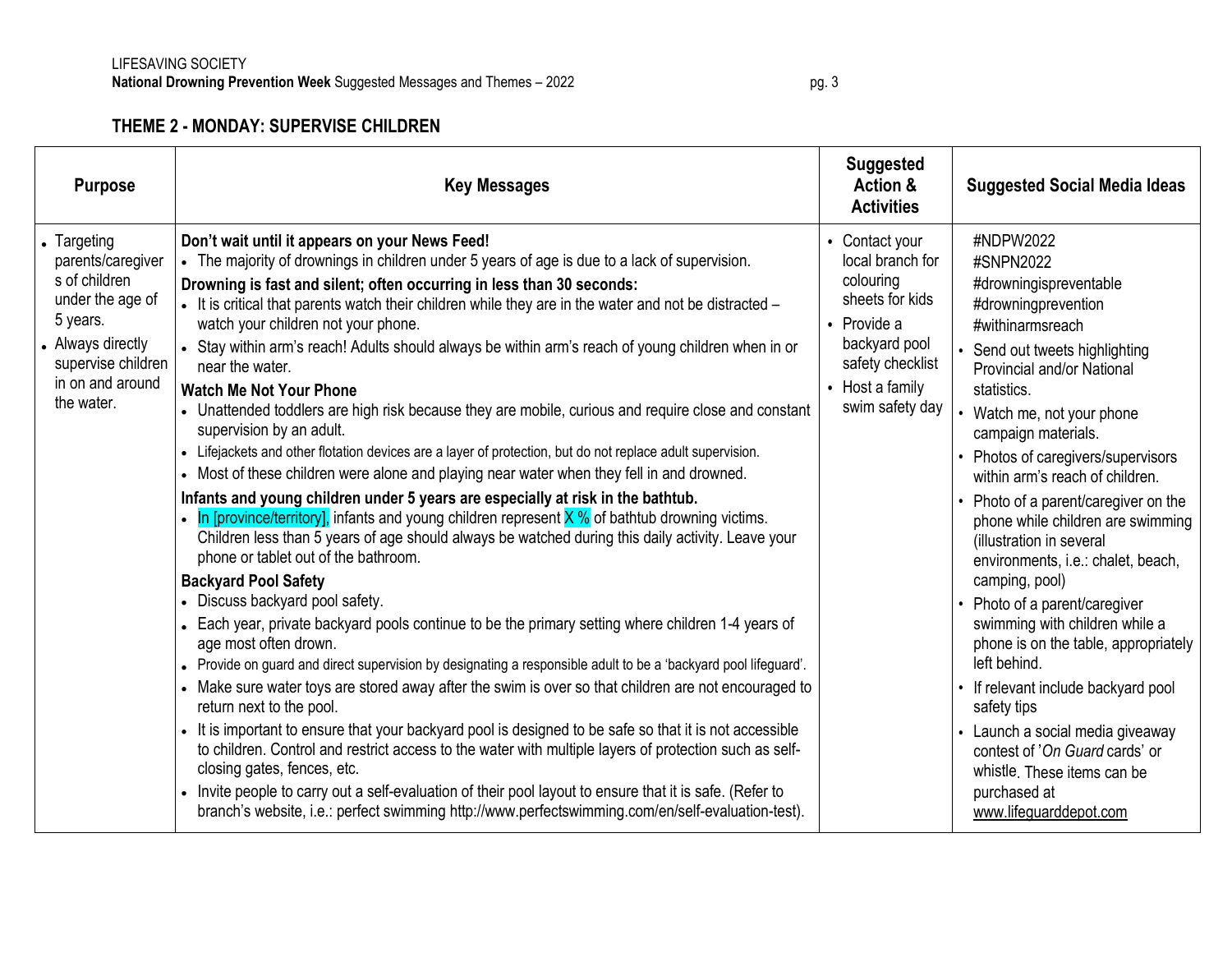# **THEME 3 - TUESDAY: BOATING SAFETY**

| <b>Purpose</b>                                                                                                                                                                                          | <b>Key Messages</b>                                                                                                                                                                                                                                                                                                                                                                                                                                                                                                                                                                                                                                                                                                                                                                                                                                                                                                                                                                                                                                                                                                                                                                                                                                                                                                                                                                                                                                                                    | <b>Suggested Action &amp;</b><br><b>Activities</b>                                                                                                                                                                                                                                                                                                                                                                                                                                                                                                                    | <b>Suggested Social Media Ideas</b>                                                                                                                                                                                                                                                                                                                                                                                                                                                                                                                                                                                                                                                                                                                                                                                                                                                                                               |
|---------------------------------------------------------------------------------------------------------------------------------------------------------------------------------------------------------|----------------------------------------------------------------------------------------------------------------------------------------------------------------------------------------------------------------------------------------------------------------------------------------------------------------------------------------------------------------------------------------------------------------------------------------------------------------------------------------------------------------------------------------------------------------------------------------------------------------------------------------------------------------------------------------------------------------------------------------------------------------------------------------------------------------------------------------------------------------------------------------------------------------------------------------------------------------------------------------------------------------------------------------------------------------------------------------------------------------------------------------------------------------------------------------------------------------------------------------------------------------------------------------------------------------------------------------------------------------------------------------------------------------------------------------------------------------------------------------|-----------------------------------------------------------------------------------------------------------------------------------------------------------------------------------------------------------------------------------------------------------------------------------------------------------------------------------------------------------------------------------------------------------------------------------------------------------------------------------------------------------------------------------------------------------------------|-----------------------------------------------------------------------------------------------------------------------------------------------------------------------------------------------------------------------------------------------------------------------------------------------------------------------------------------------------------------------------------------------------------------------------------------------------------------------------------------------------------------------------------------------------------------------------------------------------------------------------------------------------------------------------------------------------------------------------------------------------------------------------------------------------------------------------------------------------------------------------------------------------------------------------------|
| • Focus on the risk<br>factors associated with<br>boating.<br>• Highlight safe boating<br>practices.<br>• Promote the<br>Startboating <sup>®</sup> program<br>for New Canadians.<br>See startboating.ca | Always Wear a Lifejacket<br>• Choose It. Use It. Always wear a Lifejacket.<br>• Lifejackets do not work if you do not wear them. Not wearing a Lifejacket<br>was a factor in most boating deaths.<br>• Lifejackets are like seatbelts. They help you if the unexpected happens.<br>• Lifejackets are for every age and ability. Even strong swimmers need to<br>wear lifejackets.<br><b>Get Trained</b><br>• Get the training! Take your boating safety course - get your Pleasure<br>Craft Operator Card.<br><b>Be Prepared</b><br>• Know before you go. Check the weather forecast and learn about local<br>hazards.<br>• Always have a boat safety kit on board. Check the condition of the boat<br>and accessories.<br><b>Safety Tips</b><br>• STARTboating <sup>®</sup> is a national program from the Lifesaving Society<br>designed to educate new boaters on the basics of how to be safe and<br>responsible boaters.<br>• Never Alone Don't boat alone. Boating alone was a major risk factor in<br>boating-related fatalities.<br>• Watch out for other swimmers and boaters. Always have a spotter when<br>towing water skiers and tube riders.<br>• Ensure you have boating equipment that is appropriate to the season.<br>• Inflatables can obstruct views, float away and take children/adults<br>further out than they intended to be. Limit the use and number of<br>inflatables/pool toys, do not bring them when it is windy. Always wear a<br>lifejacket on board. | Host a boat safety day with<br>search &<br>rescue/conservation<br>officers at a public,<br>provincial or regional park.<br>Run a mock boat rescue at<br>a lake/waterfront - invite<br>media to open discussion<br>on boating safety.<br>Host a lifejacket clinic.<br>Provide a boat<br>equipment/boat safety<br>checklist.<br>Provide a checklist for<br>ensuring your Lifejackets<br>are in good shape.<br>• Visit Mission Plouf /<br>Splashy Mission website<br>(French: Radio-<br>canada.ca/missionplouf /<br>English: http://www.nagerp<br>oursurvivre.com/games/ | #NDPW2022<br>#SNPN2022<br>#drowningispreventable<br>#drowningprevention<br>#boatsafety<br>#wearalifejacket<br>• Send out tweets highlighting Provincial<br>and/or National statistics.<br>• Send out tweets highlighting statistics<br>around unsafe behaviour when boating.<br>• Tweets promoting the PCO exam at<br>branches/affiliates if relevant.<br>• Share the STARTboating <sup>®</sup> campaign<br>materials and/or link to<br>www.startboating.ca website.<br>• Photos of boat and safety equipment.<br>• Photos of people wearing PFDs on a<br>boat.<br>• Split screen photo of do and don't with<br>PFDs (worn out lifejackets vs. good<br>condition lifejacket, standing up in a boat<br>vs. sitting down properly).<br>• Video of how to properly wear and size<br>a PFD on a range of different ages and<br>sizes. Emphasize the importance of<br>every age wearing lifejackets regardless<br>of swimming ability. |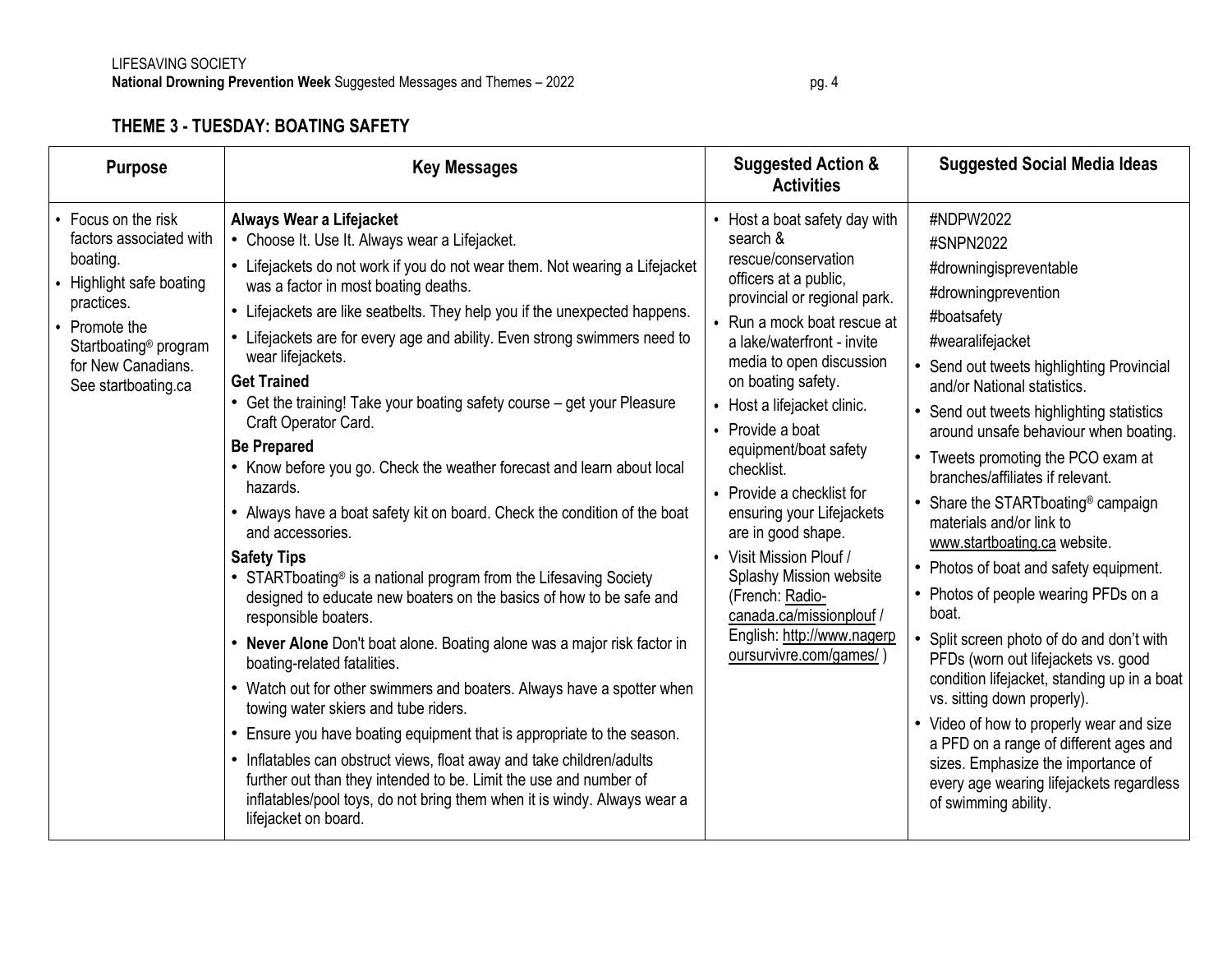# **THEME 4** – **WEDNESDAY: LEARN TO SWIM**

| <b>Purpose</b>                                                                                                                                                                                                                             | <b>Key Messages</b>                                                                                                                                                                                                                                                                                                                                                                                                                                                                                                                                                                                                                                                                                                                                                                                                                                                                                                                            | <b>Suggested Action &amp; Activity</b>                                                                                                                                                                                                                                                                                                       | <b>Suggested Social Media Ideas</b>                                                                                                                                                                                                                                                                                                                                                                                                                                                                                                                                                                                                          |
|--------------------------------------------------------------------------------------------------------------------------------------------------------------------------------------------------------------------------------------------|------------------------------------------------------------------------------------------------------------------------------------------------------------------------------------------------------------------------------------------------------------------------------------------------------------------------------------------------------------------------------------------------------------------------------------------------------------------------------------------------------------------------------------------------------------------------------------------------------------------------------------------------------------------------------------------------------------------------------------------------------------------------------------------------------------------------------------------------------------------------------------------------------------------------------------------------|----------------------------------------------------------------------------------------------------------------------------------------------------------------------------------------------------------------------------------------------------------------------------------------------------------------------------------------------|----------------------------------------------------------------------------------------------------------------------------------------------------------------------------------------------------------------------------------------------------------------------------------------------------------------------------------------------------------------------------------------------------------------------------------------------------------------------------------------------------------------------------------------------------------------------------------------------------------------------------------------------|
| • Highlight the<br>importance of learning<br>to swim.<br>Emphasize survival<br>swimming skills.<br>Highlight opportunities<br>to learn Swim to<br>Survive. Contact your<br>summer affiliates to<br>involve all pools in<br>Swim to Survive | • Swim skills need to be taught; they are not innate.<br>Most drowning occur close to safety – can you<br>survive an accidental or unintentional fall into the<br>water?<br>• Basic swimming ability is a requirement of any<br>meaningful attempt to eliminate drowning in Canada.<br>• Swim to Survive® defines the minimum swim skills<br>needed to survive an unexpected fall into deep water.<br>• Swim to Survive® is different than swimming lessons<br>- not a replacement for them.<br>• Swim to Survive® teaches the necessary skills to<br>survive an unexpected fall into deep water. Meeting<br>the Canadian Swim to Survive® Standard is an<br>important first step to being safe around water.<br>• The Swim to Survive Skills are based on most<br>common contributors to drowning in Canada<br>• Make sure all family members can learn the 3 skills:<br>- Roll into deep water<br>Tread water for 1 minute<br>Swim 50 meters | • Support affiliates in setting up Swim to<br>Survive <sup>®</sup> events at local facilities.<br>(Opportunity for cross promotion with<br>affiliates)<br>• Run a Swim to Survive® Day<br>Contact your local branch for Swim to<br>Survive <sup>®</sup> resources (Have a social<br>media link back that brings you to<br>digital resources) | #NDPW2022<br>#SNPN2022<br>#swimtosurvive<br>#drowningispreventable<br>#drowningprevention<br>Send out tweets highlighting Provincial<br>and/or National statistics.<br>Post a Family Swim to Survive <sup>®</sup> poster.<br>Photos of families, children, teens,<br>young adults and grandparents trying<br>the Swim to Survive <sup>®</sup> standard.<br>Video of people doing Swim to<br>Survive <sup>®</sup> .<br>Video of the variations of the Swim to<br>Survive <sup>®</sup> skills.<br>Run a social media giveaway contest<br>for Swim to Survive® T-shirt and<br>temporary tattoos. Can be purchased at<br>www.lifeguarddepot.com. |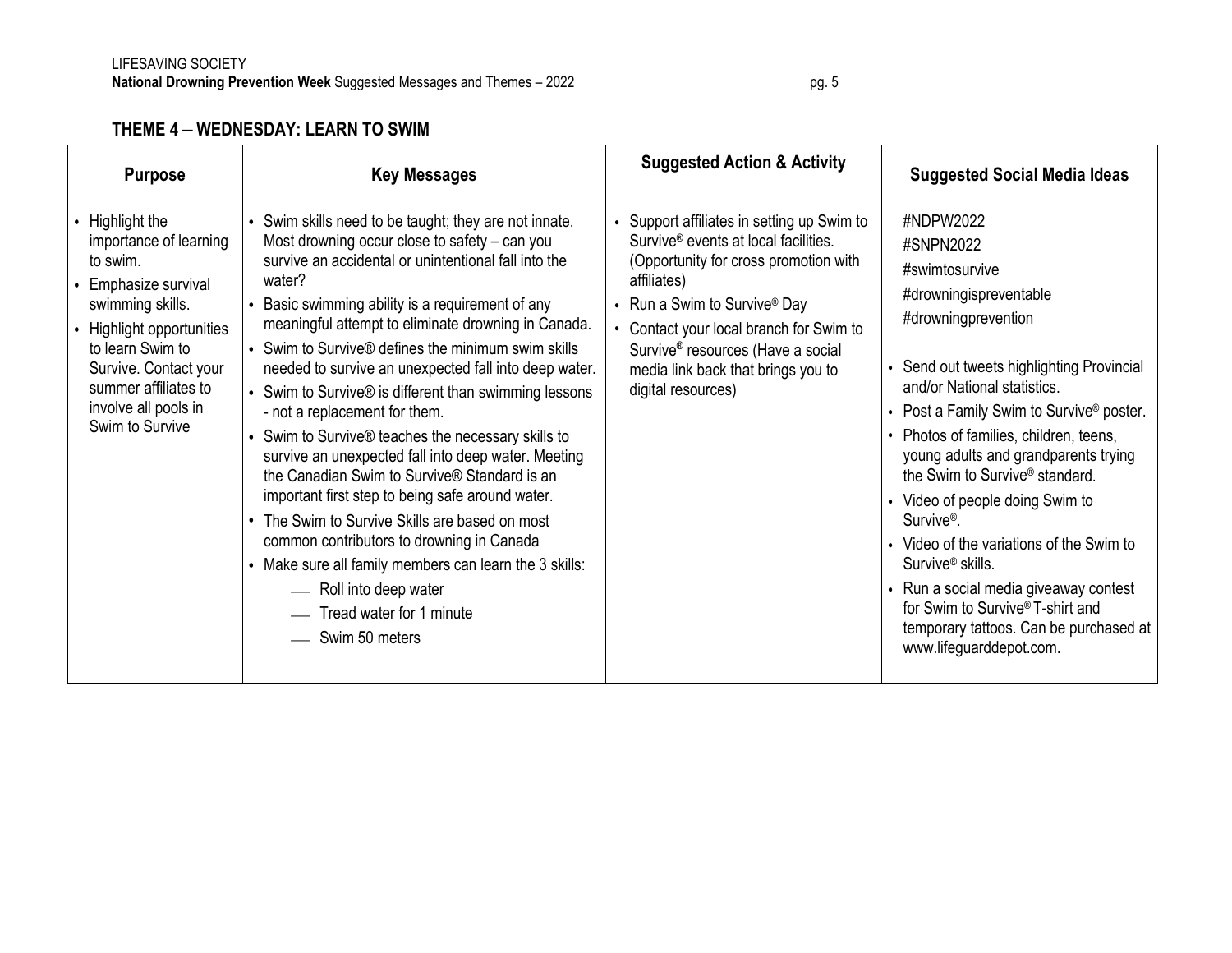### **THEME 5** – **THURSDAY: STAY SOBER IN, ON AND AROUND THE WATER**

| <b>Purpose</b>                                                                                     | <b>Key Messages</b>                                                                                                                                                                                                                                                                                                                                                                                                                                                                                                                                                                                                                                                                                                              | <b>Suggested Action &amp; Activities</b>                                                                                                                                                                                                                                                                                                                                                                                                                                                                     | <b>Suggested Social Media Ideas</b>                                                                                                                                                                                                                                                                                            |
|----------------------------------------------------------------------------------------------------|----------------------------------------------------------------------------------------------------------------------------------------------------------------------------------------------------------------------------------------------------------------------------------------------------------------------------------------------------------------------------------------------------------------------------------------------------------------------------------------------------------------------------------------------------------------------------------------------------------------------------------------------------------------------------------------------------------------------------------|--------------------------------------------------------------------------------------------------------------------------------------------------------------------------------------------------------------------------------------------------------------------------------------------------------------------------------------------------------------------------------------------------------------------------------------------------------------------------------------------------------------|--------------------------------------------------------------------------------------------------------------------------------------------------------------------------------------------------------------------------------------------------------------------------------------------------------------------------------|
| Share messages<br>about the importance<br>of staying sober while<br>in on and around the<br>water. | <b>Boat &amp; Swim Sober</b><br>Alcohol and drugs impair your senses, reduce your<br>ability to react to danger, and increase your chance of<br>being involved in a fatal drowning.<br>Impaired boating is just like impaired driving. By<br>operating a boat under the influence, you put not only<br>your life at risk, but also those of your passengers and<br>other boaters.<br><b>Alcohol and Water Don't Mix!</b><br>Alcohol is the number one intoxicant contributing to<br>drowning fatalities in Canada every year.<br>Alcohol is a contributing factor to fatal drowning in $x\%$ of<br>boating fatalities and $y\%$ of swimming fatalities every<br>year in Canada (or your local area).<br>• Don't Drink and Drown! | Beer goggles simulator for walking<br>along a dock or other "water" related<br>course. Could include a small wading<br>pool under appropriate lifeguard<br>supervision.<br>• If possible, obtain beer goggles and a<br>vehicle simulator, have the simulator<br>set up for a boat instead of a car.<br>• Hand out Water Smart Tip Cards -<br>They can be purchased at<br>lifeguarddepot.com<br>Contact your local Branch about<br>posters and other safety education<br>items you might be able to hand out. | #NDPW2022<br>#SNPN2022<br>#drowningispreventable<br>#drowningprevention<br>#watersmart<br>#boatsober<br>#swimsober<br>#dontdrinkanddrown<br>• Send out tweets highlighting Provincial<br>and/or National statistics.<br>Boat Sober posters and images (Canadian<br>Safe Boating Council and Lifesaving<br>Society, MADD, etc.) |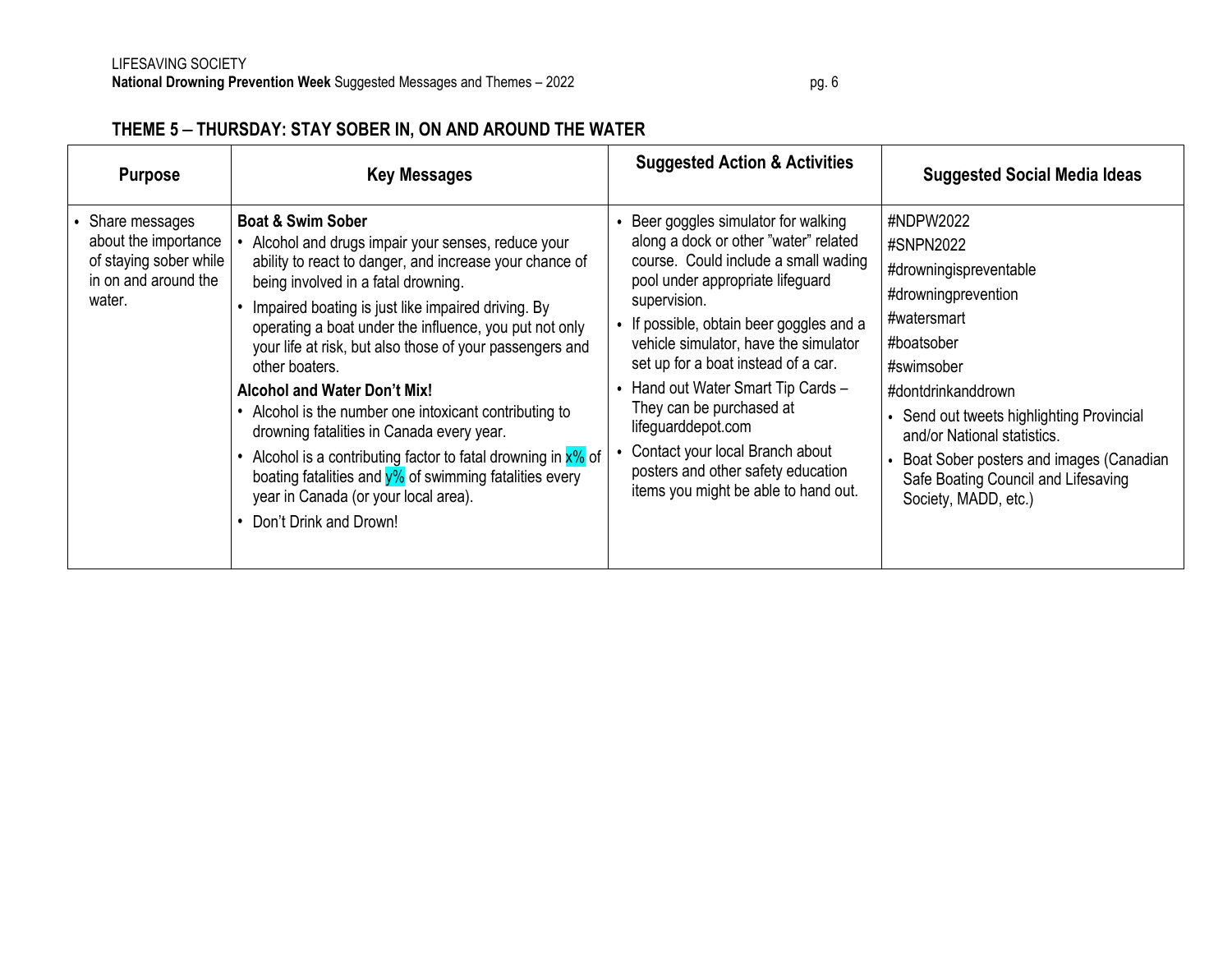### **THEME 6 - FRIDAY: OPEN WATER SAFETY**

| <b>Purpose</b>                                                                                                                                                                                                                                                                                                         | <b>Key Messages</b>                                                                                                                                                                                                                                                                                                                                                                                                                                                                                                                                                                                                                                                                                                                                                                                                                                                                                                                                                                                                                                                                                                                                                                                                                                                                                                                                                                                                                          | <b>Suggested Action &amp; Activities</b>                                                                                                                                                                                                                                                                                                                                                                                                                                                                                                                                                                                                                                                                                                                                                                                                                                                                                                                                                                                        | <b>Suggested Social Media Ideas</b>                                                                                                                                                                                                                                                                                                                                                                                                                                                                                                                                                                                                                                                      |
|------------------------------------------------------------------------------------------------------------------------------------------------------------------------------------------------------------------------------------------------------------------------------------------------------------------------|----------------------------------------------------------------------------------------------------------------------------------------------------------------------------------------------------------------------------------------------------------------------------------------------------------------------------------------------------------------------------------------------------------------------------------------------------------------------------------------------------------------------------------------------------------------------------------------------------------------------------------------------------------------------------------------------------------------------------------------------------------------------------------------------------------------------------------------------------------------------------------------------------------------------------------------------------------------------------------------------------------------------------------------------------------------------------------------------------------------------------------------------------------------------------------------------------------------------------------------------------------------------------------------------------------------------------------------------------------------------------------------------------------------------------------------------|---------------------------------------------------------------------------------------------------------------------------------------------------------------------------------------------------------------------------------------------------------------------------------------------------------------------------------------------------------------------------------------------------------------------------------------------------------------------------------------------------------------------------------------------------------------------------------------------------------------------------------------------------------------------------------------------------------------------------------------------------------------------------------------------------------------------------------------------------------------------------------------------------------------------------------------------------------------------------------------------------------------------------------|------------------------------------------------------------------------------------------------------------------------------------------------------------------------------------------------------------------------------------------------------------------------------------------------------------------------------------------------------------------------------------------------------------------------------------------------------------------------------------------------------------------------------------------------------------------------------------------------------------------------------------------------------------------------------------------|
| • Targeting all those who<br>work or play in or<br>around open water.<br>Open water areas<br>constitute the highest<br>number of fatal<br>drownings in Canada<br>every year.<br>Emphasize that<br>thinking ahead,<br>knowing your limits,<br>and preparation helps<br>avoid many injuries and<br>deaths in open water. | <b>Stay Safe</b><br>• On average, 70% of all fatal drownings in Canada occur in<br>open water such as lakes, ponds, rivers and streams.<br>Swimming in open water is different from swimming in a<br>pool. Know your limits and check local conditions before<br>going in.<br>• If you're not within arms' reach, you've gone too far!<br>Always supervise children.<br>Never Alone: Many fatal drownings occur when people<br>are swimming alone. Always swim with a buddy!<br>• When you have the choice, swim in supervised open water<br>areas or environments.<br>• Include messaging about never using a boat, inflatable, or<br>kayak alone.<br><b>Be Prepared</b><br>• Know before you go! Check weather and water conditions<br>before heading out.<br>Know what's below! Go in feet first the first time.<br>$\bullet$<br>• Protect your neck! Never dive into shallow water.<br>Areas of open water may have currents or waves that can<br>$\bullet$<br>pull you under. Learn about local conditions before going<br>in.<br>Leave inflatable mattresses or other floating toys at home.<br>$\bullet$<br>At the lake or beach, you are at a risk to be swept out past<br>safety.<br>• Inflatables can obstruct views, float away and take<br>children/adults further out than they intended to be. Limit<br>the use and number of inflatables/pool toys, do not bring<br>them when it is windy. Always wear a lifejacket on board. | • Social media giveaway contest for<br>participants who share pictures or<br>stories about being safe around open<br>water.<br>• Plan an open water safety scavenger<br>hunt.<br>• Host a colouring contest for local<br>children.<br>Contact your local Branch about activity<br>and colouring sheets for children and<br>youth.<br>• Create a labelled picture of a local open<br>water area identifying hazards.<br>• Provide a pre-departure safety checklist<br>for people to use before heading out to<br>their local waterfront.<br>• Visit Mission Plouf / Splashy Mission<br>website (French: Radio-<br>canada.ca/missionplouf / English:<br>http://www.nagerpoursurvivre.com/g<br>ames/<br>• Set up a safety display at a local<br>waterfront that is used for recreation<br>activities like boating, swimming, and<br>wading.<br>• Hand out Water Smart Tip Cards - Can<br>be purchased at lifeguarddepot.com<br>• Contact your local Branch about other<br>safety education items you might be<br>able to hand out. | #NDPW2022<br>#SNPN2022<br>#drowningispreventable<br>#drowningprevention<br>#watersmart<br>#bewatersmart<br>#knowyourlimits<br>#feetfirstfirsttime<br>#knowbeforeyougo<br>• Send out tweets highlighting<br>Provincial and/or National statistics.<br>• Focus on local stories to reinforce<br>statistics.<br>• Photos of people doing activities in<br>and around open water locations.<br>• Photos of supervised children<br>playing in and around open water<br>areas. The children need to be<br>wearing lifejackets and be Within<br>Arms' Reach of their adult.<br>• Photos of dangerous open water<br>conditions like waves, obvious<br>currents, underwater rocks, weeds,<br>etc. |